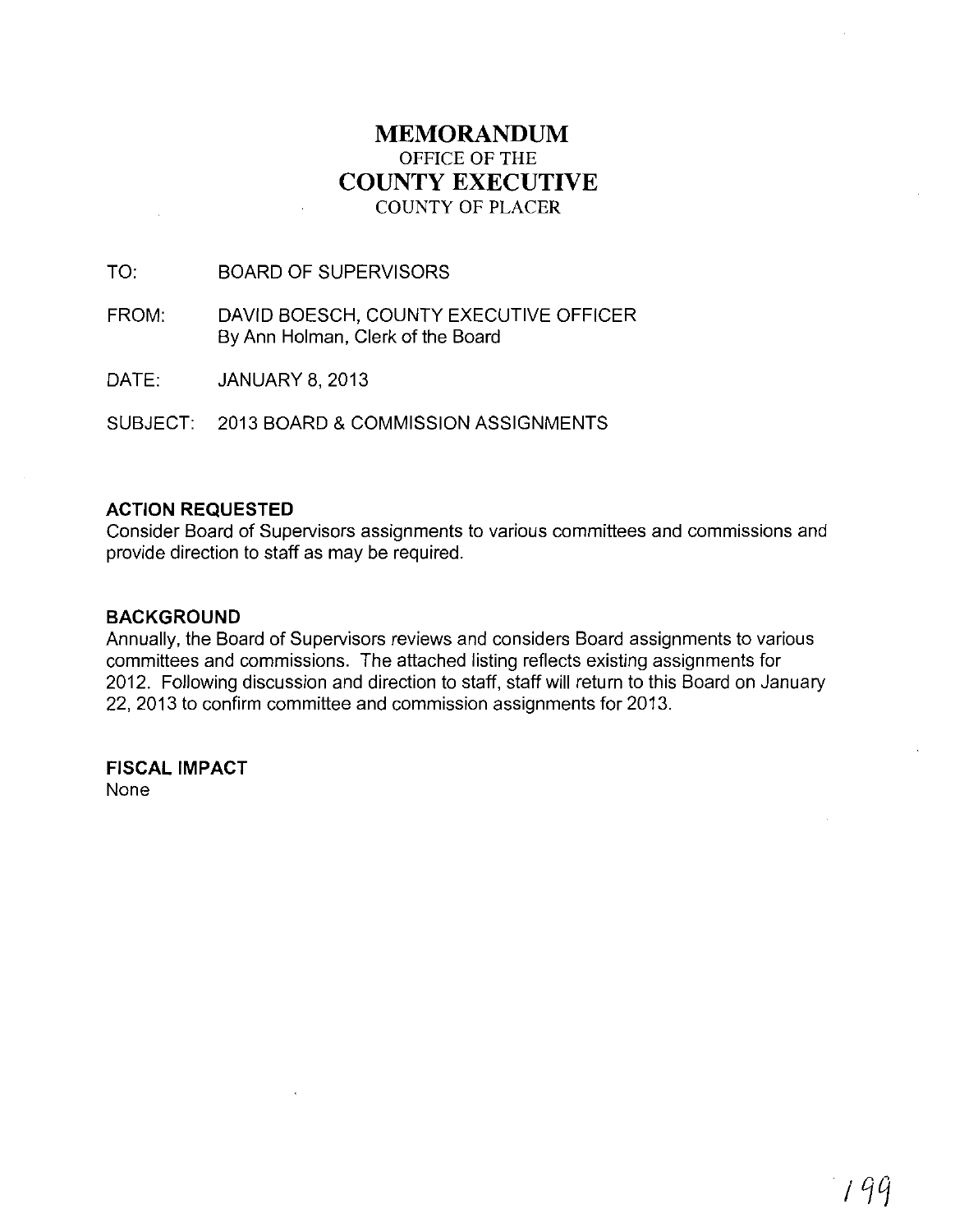# **Approved by the Board on January 24.2012 As Designated by the Board on January 10. 2012**

# **BOARDS AND COMMISSIONS TO WHICH SUPERVISORS ARE APPOINTED - 2012**

### **AIR POLLUTION CONTROL DISTRICT BOARD**

**Weygandt** Holmes Montgomery Uhler - Alternate

#### **AMERICAN RIVER AUTHORITY (ARA)**

Montgomery Weygandt - Alternate

#### **AREA 4 AGENCY ON AGING ADVISORY/GOVERNING/JPA BOARDS**

Holmes - Alternate Alice Gonzales (Rocklin Resident) - Primary Member

### **AUBURN CITY COUNCIL/PLACER COUNTY LIAISON COMMITIEE**  Montgomery

#### **AUBURN DAM COUNCIL**

**Holmes** Montgomery - Alternate

# **CITY-COUNTY COMMITIEE FOR REGIONAL DEVELOPMENT ISSUES**

Duran Uhler Weygandt - Alternate

**COMMUNITY SERVICES COMMISSION**  Holmes

**COUNTY AUDIT COMMITIEE Holmes** 

Duran

**CRIMINAL JUSTICE POLICY COMMITIEE**  Duran

**CSAC/BOARD OF DIRECTORS Holmes** 

Duran - Alternate

Meets 2<sup>nd</sup> Thurs. even numbered month @ 2:30 p.m. Contact: Air Pollution Control ext. 2318

Meets 2nd Wed. @ 7:00 p.m. Location: Per agenda Placer/EI Dorado County

Meets 2nd Friday @ 10 a.m. Location: Per agenda Contact: Deanna Lee 487-1876

Time and location: per agenda

Time and location: per agenda 8571 Sunset Ave. Fair Oaks, CA 95628

Meets Quarterly Location: Alternates between Roseville & County Contact: Beverly Roberts 4031

Meets 1st Wed @ 11:30 a.m. Location: Auburn Contact: Katie Kenoyer

Meets quarterly/or upon call Contact: Andy Sisk 889-4160

Meets 4th Wednesday 8:30 a.m. to 10 a.m. Location: CEO 1 Contact: Deirdre Belding x4062

Meets quarterly @ 10:00 a.m. Location: CSAC, 1100 K St., Sacramento Contact: Sue Roncowsky 916-327-7500

Revised: 1/2/20133:08 PM t:\cob\Sups Board Comm Appts

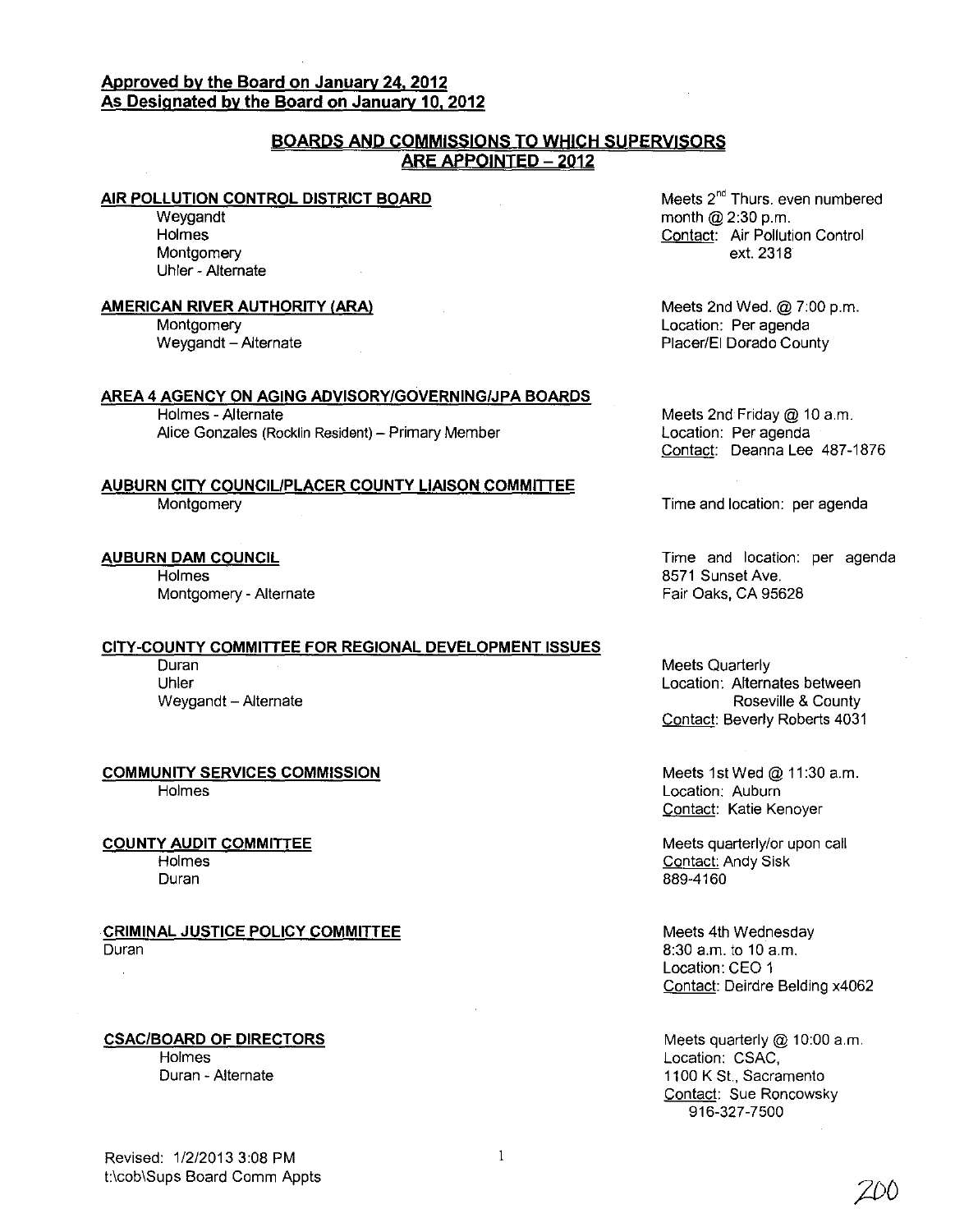# **ECONOMIC DEVELOPMENT BOARD**

Weygandt (Representing District 2) Montgomery (Representing District 5)

# **FIRST FIVE CHILDREN AND FAMILIES COMMISSION**

Holmes

# **(CRHMFA) "California Rural Homebuyers Mortgage Finance Authority". FIRST TIME HOMEBUYER MORTGAGE REVENUE BOND PROGRAM - JPA(RCRCl**

Holmes **Meets with RCRC** as needed

Alternate - Any other Supervisor

# **FLOOD CONTROL & WATER CONSERVATION DISTRICT BOARD OF DIRECTORS**

#### Weygandt **Meets 2nd Monday @ 4:00 p.m.** Duran Rocklin Council Chambers **Council Chambers Rocklin** Council Chambers **Council** Chambers **Council** Chambers **Council** Chambers **Council** Chambers **Council** Chambers **Council** Chambers **Council** Chambers **Council** Ch

### **GOLDEN SIERRA JOB TRAINING AGENCY GOVERNING BOARD**

Uhler Holmes - Alternate

# **GREENPRINT STEERING COMMITTEE**

Duran

**HIGHWAY 65 JOINT POWERS AUTHORITY**  Weygandt Duran - Alternate

Contact: Flood Control x7510

Meets Bi-Monthly1<sup>st</sup> Wed 10 a.m. Golden Sierra JTA Building Contact: Golden Sierra 530-823-4631

> Meets twice a year Contact: Cindy Blain 916 924-8733 Sacramento Tree Foundation

Meets as needed Contact: Rob Jensen Roseville 916-774-5331

Renamed - See Treasurer's Review Panel **INVESTMENT OVERSIGHT COMMITTEE TREASURER/TAX COLLECTOR** Weygandt-

#### **LOCAL AGENCY FORMATION COMMISSION (LAFCO)**  Weygandt Holmes Duran-Alternate

**MENTAL HEALTH ALCOHOL & DRUG ADVISORYBOARD**  Holmes

# **MIDDLE FORK PROJECT FINANCE AUTHORITY**

Holmes Weygandt Montgomery - Alternate Meets  $2^{nd}$  Wednesday @ 4:00 p.m. Location: BOS Chambers Contact: Kristine Berry x4097

Meets per agenda Location: Mental Health Contact: Maureen Bauman 889-7256

Meets 3<sup>rd</sup> Thurs Feb, May, August, Nov Per Resolution 06-01 Contract: Beverly Roberts CEO 4031

Meets the  $3^{rd}$  Thursday 11:30 a.m. January, April, June & Sept. One mtg per year/No. Lake Tahoe

Meets 2<sup>nd</sup> Thurs 4:30 p.m. 11820 Enterprise Drive, Auburn Contact: Janice LeRoux 745-1304

Meets Quarterly

*2b/*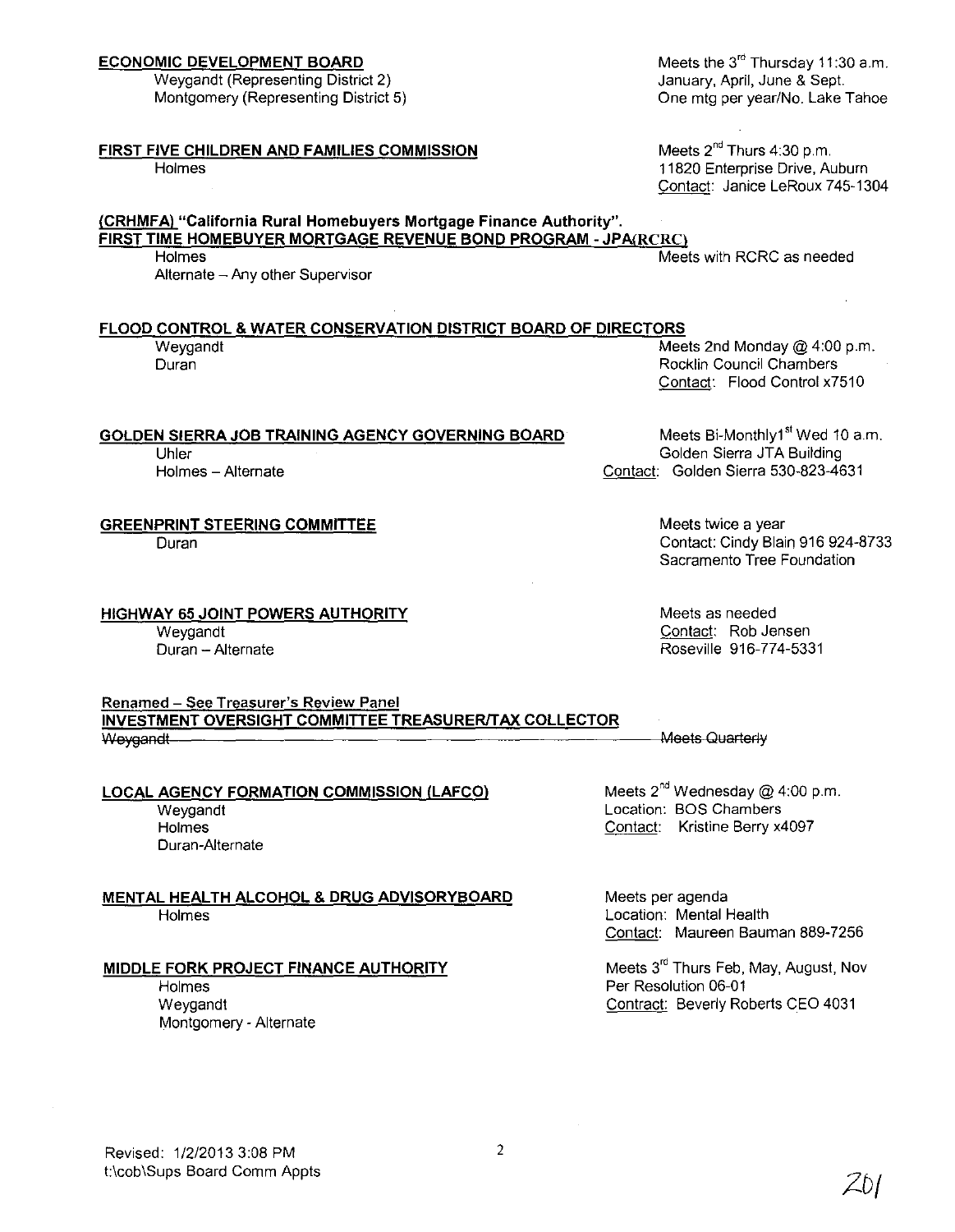Appointed by Air Pollution Control District Board MOUNTAIN COUNTIES AIR BASIN (MCAB) Contact APCD for appointment information

#### MOUNTAIN COUNTIES WATER RESOURCES COUNCIL

Montgomery Holmes or CEO designee - Alternate

NATIONAL ASSOCIATION OF COUNTIES (NACO)

Duran Montgomery - Alternate Meets as needed with RCRC Contact: Air Pollution Control x2318

Meets 2nd Friday even numbered months @ 12:00 p.m. Contact: MCWRA P.O. Box 251 Placerville Valley, CA 95667

Meets in July Contact: NACo 202-393-6226

#### NATIONAL ASSOCIATION OF COUNTIES (NACO)- WESTERN INTERSTATE REGION

Duran Montgomery - Alternate Meets annually in May Contact: NACo 202-393-6226

OLDER ADULT ADVISORY COMMISSION Meets 3<sup>rd</sup> Tuesday each month Location: Auburn or Loomis

# PLACER COUNTY INDIAN GAMING LOCAL COMMUNITY BENEFIT COMMITTEE

**Holmes** 

Weygandt Meets Upon Call of the Committee Holmes Contact Allison Carlos 4030

Contact: Cheryl Trenwith 886-8636

#### PLACER COUNTY TRANSPORTATION PLANNING AGENCY (PCTPA)

**Holmes** Uhler

Duran - Alternate

Meets 4th Wednesday @ 9:00 a.m. Location: BOS Chambers Contact: Sue Sholtis PCTPA 530-823-4030

#### PLACER COUNTY TRANSPORTATION PLANNING AGENCY COUNTYWIDE STEERING COMMITTEE Weygandt **Meets: As needed** Meets: As needed

PLACER/NEVADA WASTEWATER AUTHORITY - JPA Weygandt Holmes - Alternate

REGIONAL COUNCIL OF RURAL COUNTIES (RCRC) Holmes Montgomery - Alternate

Remote Access Network (RAN) Advisory Board Supervisor Holmes

ROSEVILLE IGNITE ADVISORY BOARD Uhler

Meets  $4^{\text{th}}$  Thursday @ 3:30 p.m. Auburn City Hall Contact: Facility Services 889-7748

Meets 3rd Thursday Contact: RCRC 916-447-4806

Meets as needed Sheriff Admin. 889-7800

Meets as needed 650 Douglas Blvd. Rsvl Contact: Stephanie Gliko, Coordinator (916) 783-8136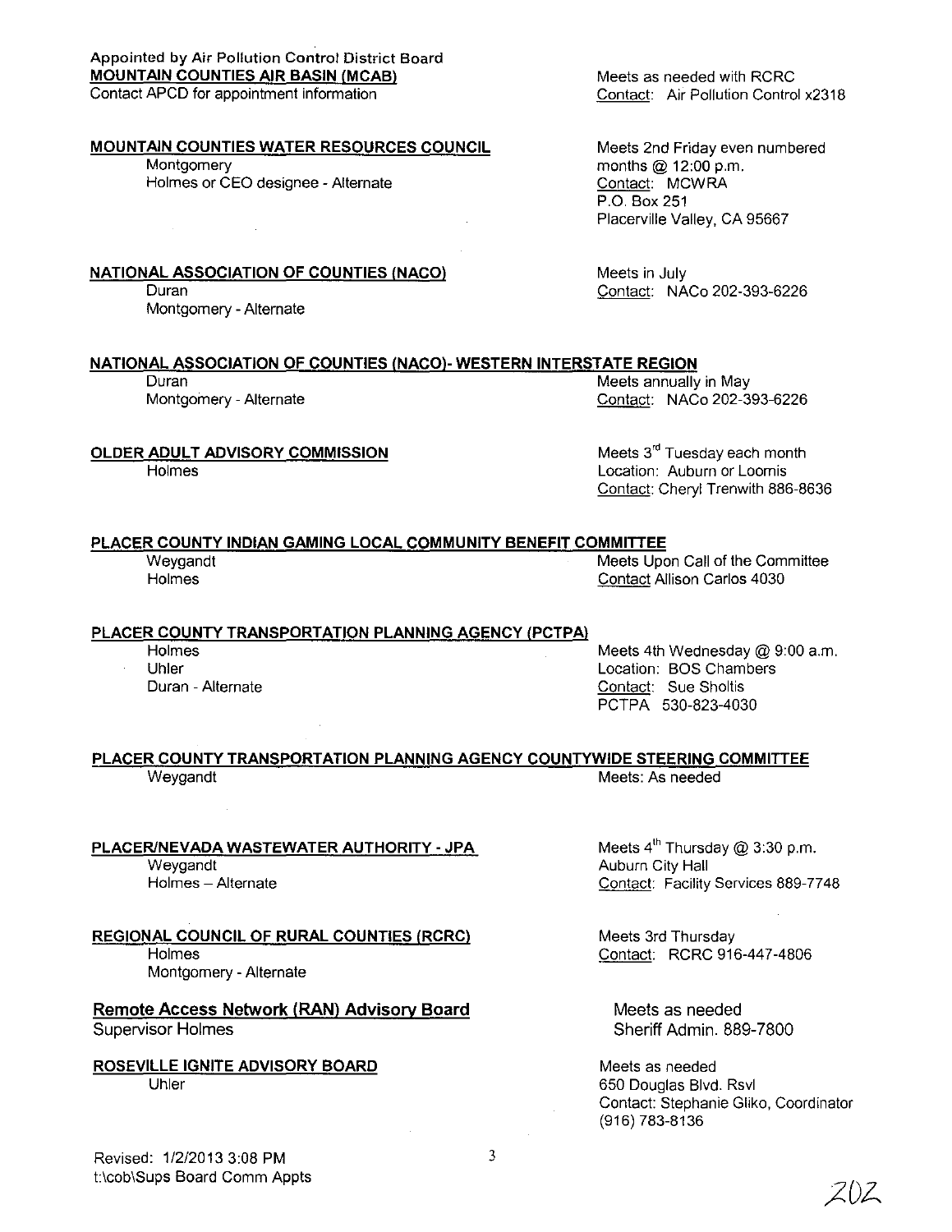# **SACRAMENTO AREA COMMERCE & TRADE ORGANIZATION (S.A.C.T.O.)**

#### **SACRAMENTO AREA COUNCIL OF GOVERNMENTS**

Holmes Duran - Alternate

**Holmes** 

Holmes

Duran - Alternate

Meets 3<sup>rd</sup> Thursday at 9:00 a.m. Location: Sacramento

Contact: SACTO 916-441-2144

Wednesday  $@$  12:00 p.m.

As called by Chairman

As called by Chairman

Appointed by Air Pollution Control District Board **SACRAMENTO VALLEY AIR BASIN CONTROL COUNCIL** 

**SACRAMENTO AREA COUNCIL OF GOVERNMENTS CAPITAL VALLEY REGIONAL SERVICE AUTHORITY** 

Contact APCD for appointment information

Meets 1st **Fri.** @ 10:00 a.m.leven months Contact: Air Pollution Control x3218

# **SIERRA-SACRAMENTO VALLEY EMERGENCY MEDICAL SERVICES AGENCY (EMS)**<br>Holmes Meets 2rd Fri

**SOLID WASTE INDEPENDENT HEARING PANEL MEETS Meets as needed** 

Board designated CEO to represent

Meets 2rd Fri  $@$  1:00 p.m. every odd mo. Contact: Vicki 916-625-1717

Montgomery Contact: Environmental Health 745-2300

**SOLID WASTE LOCAL TASK FORCE** Meets 1<sup>st</sup> Thursday of Feb., May, Aug. & Board designated CEO to represent Meets 1 Mov. @ 9:00 a.m. Contact: Facility Services x 7750

**SOUTH PLACER REGIONAL TRANSPORTATION AUTHORITY - JPA** Meets 4<sup>th</sup> Wednesday each month after the PCTPA meeting at 9:00 a.m. Uhler Location: BOS Chambers Duran - Alternate Contact: Sue Sholtis 530-823-4030

> **POLICY ADVISORY COMMITTEE** Contact: Stan Tidman (530) 823-4030 Meets as needed

**SOUTH PLACER REGIONAL WASTEWATER AUTHORITY - JPA** (est. Reso. 2000-233) Duran Meets as needed but at least once the matter of the Meets as needed but at least once Weygandt **Exercise 2018 every 6 months** 

Location: Roseville City Hall Contact: Jim Durfee x 886-4948

4

Duran - Alternate Location: EMS Office/varies

Uhler Meets odd # months, 2nd or 3rd<br>Duran - Alternate Meets of Meets of Alternate Mednesday @ 12:00 p.m.

**SACRAMENTO AREA COUNCIL OF GOVERNMENTS ADVISORY COMMITTEE/RANCHO CORDOVA-SOUTH PLACER CONNECTOR** 

Uhler Duran

**SUB-COMMITTEE:**